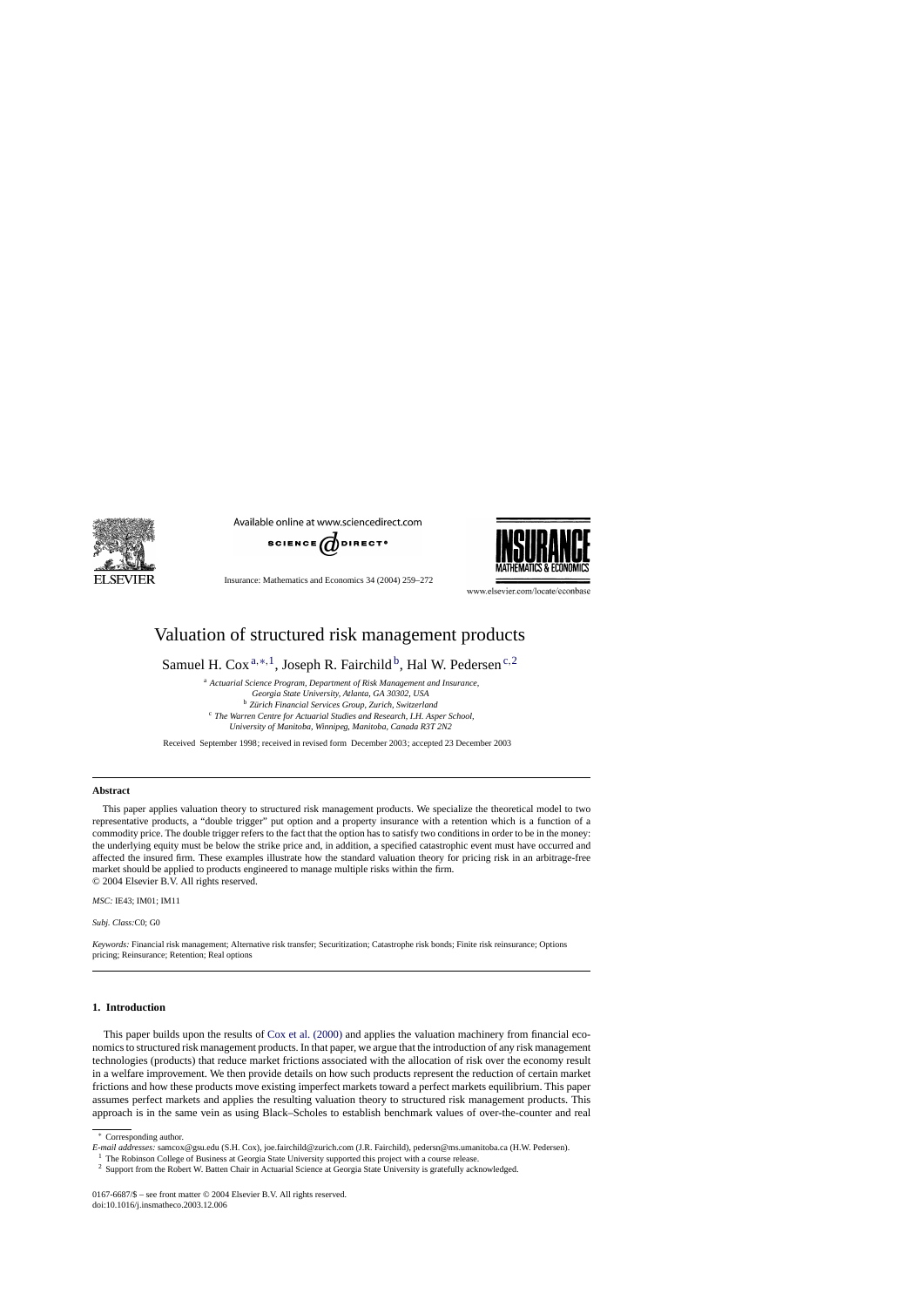options, since the assumptions of a Black–Scholes economy do not obtain in practice (e.g., the violation of local dynamic completeness).

### **2. Structured risk management products**

The traditional approach to risk management of a general business firm begins with identifying certain event exposures, such as catastrophe exposure or interest rate shocks. Then traditionally the risks are handled on a case-by-case basis. Some will be retained, some insured, others hedged with options or futures, and so on. Moreover, the risk management organization is typically split between traditional "insurance" exposures (e.g., property, liability, etc.) and "financial" exposures (interest rates, foreign exchange, commodity prices, etc.). In a traditional structure the chief financial officer may supervise both functions, however, they often have little functional interaction—they work independently for the most part.

Prior to the hard market of the 1980s, corporate risk managers purchased relatively standardized insurance products, typically 1-year policies. Premiums were unstable, and followed a cyclical pattern that would lag the so-called underwriting cycle. These methods did not work well. They were highlighted by epochs of severe under supply or over supply of insurance. [Cummins and Outreville \(1991\)](#page--1-0) give an explanation for "the existence of underwriting cycles which is consistent with modern theories of financial economics and with institutional realities of insurance markets". If insurance (or reinsurance) premiums are set in a competitive market and reflect rational expectations, then there would be no underwriting cycles. They conclude that institutional and regulatory factors intervene in insurance markets, leading to an apparent cycle. The lack of a frictionless flow of capital manifested itself in the form of cycles. The intervening factors they mention are data collection, regulatory lags, policy renewal lags, and statutory accounting. Alternative forms of risk financing may reduce the regulatory and statutory accounting factors and reduce frictions which impede the flow of capital.

The hard market of the 1980s was severe enough to cause many purchasers of traditional insurance products to self-insure. Subsequent market conditions remained soft for some time, however many firms continued to use self-insurance, perhaps in combination with traditional insurance. Firms continue to retain and manage their own risks, a situation that can be shown under the right conditions to be more efficient than purchasing traditional insurance. This trend continues, and the "self-insurers" are becoming more sophisticated in the process. Moreover, the recent hardening of direct and reinsurance markets should increase the number of "self-insurers".

[Mayers and Smith \(1982\)](#page--1-0) describe a rationale for the insurance purchases by corporations with diffuse ownership. Because stockholders and bondholders can diversify insurable risks in the capital markets, there is no incentive to require managers to buy insurance. For example, consider the risk of fire damage to buildings owned by a firm. Actually the firm's stockholders own the buildings, but they can diversify the risk by buying shares in a number of firms with similar but uncorrelated risks. Mayers and Smith argue that the demand for corporate insurance derives from factors other than risk aversion. They describe the ability of the insurance contract to

- (1) allocate risk to the firm's stakeholder with the comparative advantage in handling the risk,
- (2) lower transaction costs,
- (3) provide claims administration services,
- (4) monitor compliance of contractual provisions,
- (5) bond the firm's real investment decisions,
- (6) lower the firm's tax liability, and
- (7) reduce regulatory constraints on the firm.

The emerging approach to risk management is to combine "insurance" risks such as liability or weather-related and "financial" risks such as foreign exchange or commodity price risk. This is different than the traditional notions of buying insurance products each year to transfer specific risks and paying the corresponding premiums. This approach involves combining multiple risks to which the firm is exposed and engineering a long term risk management program